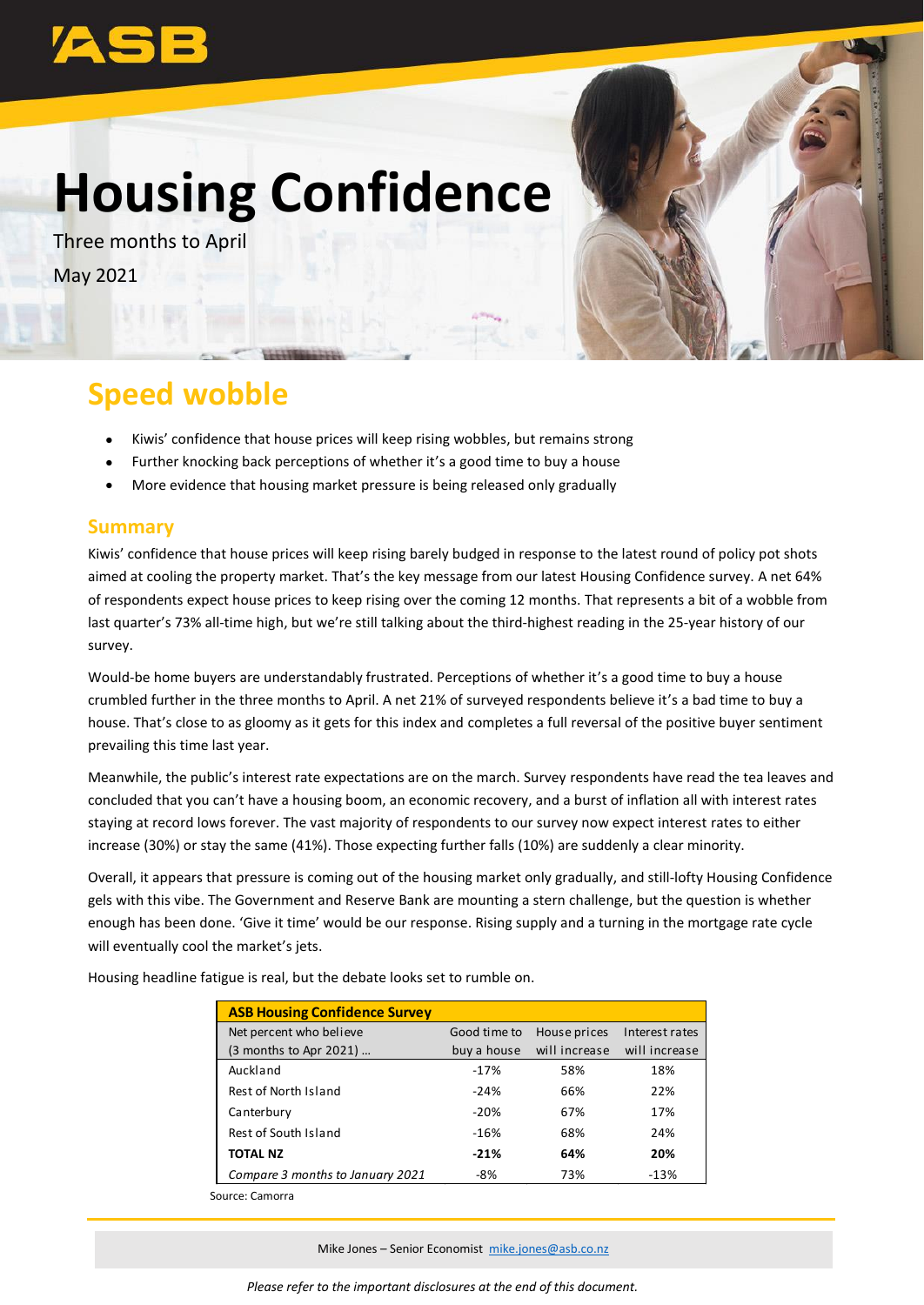## **Price Expectations: Peaky**

The NZ public reined in their house price expectations a touch in the three months to April. A net 64% of respondents now expect house prices to rise over the coming 12 months (71% expect prices to increase, 7% decrease, 13% stay the same). That's down a little from the net 73% peak of last quarter.

That housing confidence remains at such high levels is notable. After all, there's been plenty of policy-related potholes for the market to dodge lately. LVR restrictions are back on, the mortgage holiday scheme has come to an end, mortgage rates are no longer in free-fall and, in late March, some of the Government's recent tax



changes came into effect. Housing confidence joins a bunch of other housing indicators pointing to stubborn resistance.

The dip in confidence was felt to broadly the same extent across the country. Aucklanders remain the least upbeat on the outlook, with 'just' a net 58% of surveyed folk confident house prices will keep rising. It's an understandable stance given Auckland has the dubious honour of the highest house prices and hence most stretched affordability metrics in the country.

At the other end of the spectrum, attitudes seem to be changing in Canterbury – long the most house price-dubious region. Housing confidence in the garden city only fell a small 4 percentage points this quarter, to sit at an aboveaverage 67%. We share a relative optimism about the Canterbury housing market, expecting the region's house prices to hold in better than most over the coming 12 months.

### **Buying Sentiment: Gloomy**

Surveyed buyer sentiment has continued to crumble over the past three months. A net 21% of respondents now believe it's a bad time to buy a house, a big fall from last quarter when only a net 8% of people thought it was a bad time.

- Underlying this quarter's result, 12% of people think it's a good time to buy, with 32% of people thinking it's a bad time. 46% think it's neither and 11% don't know.
- It's regarded as a bad time to buy everywhere, but particularly in the North Island (ex-Auckland) where a net 24% of people think it's a bad time to buy. South Islanders (ex-Canterbury) are the least downbeat, with a net 16% believing it's a bad time to buy.

We find that buyer sentiment tends to mirror house price appreciation. The more house prices rise, the larger the deposit required by would-be home purchasers. In other words, it's an issue of affordability. The position of the housing cycle is likely also to be a factor. The bigger the boom, the less perceived additional upside, and the bigger the hit to buyer sentiment.

Bearing these factors in mind, it's not that surprising we've seen buyer perceptions deteriorate rapidly over the past year. After all, recent REINZ housing figures confirmed that the current housing boom is now the largest in recorded



**Housing Confidence | May 2021**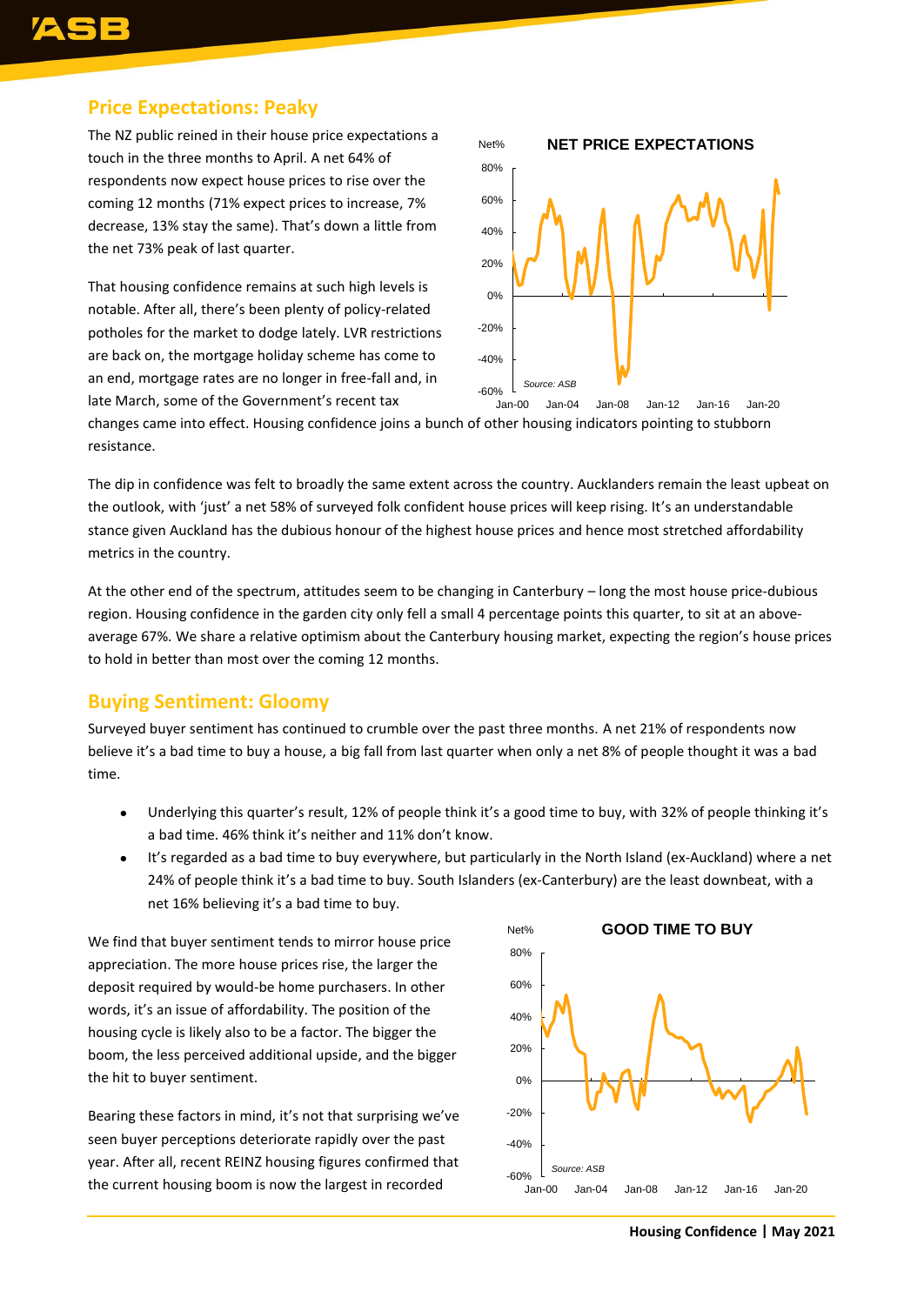history with annual house prince inflation marked at a heady 27% y/y in April.

Perceptions of whether it's a good time to buy are now within a whisker of the all-time low struck in October 2016. And with the housing market proving [resilient](https://www.asb.co.nz/content/dam/asb/documents/reports/economic-note/reinz-apr-2021.pdf) to recent policy action we wouldn't be surprised to see fresh lows before this cycle is done.

#### **Rate Expectations: The only way is…sideways**

The public's interest rate expectations are on the march. Survey respondents have read the tea leaves and concluded that you can't have a housing boom, an economic recovery, and a burst of inflation all with interest rates staying at record lows forever.

The share of respondents expecting rates to drop further fell from 29% to 10% in the three months to April. The share expecting rates to increase rose from 17% to 30%, meaning 'net' expectations are now back in positive territory for the first time since April 2019.

But don't fret. No one expects interest rates to roar higher immediately. In fact, the majority of survey respondents – 41% – expect interest rates to stay the same over the coming 12 months. This is the highest reading for the "stay the same" camp since our records began eight years ago.



We share the sentiment, although note that the risks are

growing that things start to move up earlier. If so, there could be additional headwinds for housing confidence ahead. Stay tuned.

#### **Additional housing commentary**

For more commentary on the housing market and on home loan rates go to the following online ASB reports:

- [Home Economics](https://www.asb.co.nz/documents/economic-research/home-economics.html)
- **[Home Loan Rates](https://www.asb.co.nz/documents/economic-research/home-loan-rate-report.html)**
- [Weekly Economic Reports](https://www.asb.co.nz/documents/economic-research/economic-weekly.html)

For general reference, the reports are included within the online Information Centre [\(https://reports.asb.co.nz/index.html\)](https://reports.asb.co.nz/index.html).

For specific reference to housing, reports that include housing commentary can be accessed via a Search page [\(https://reports.asb.co.nz/search/keyword.html\)](https://reports.asb.co.nz/search/keyword.html) by selecting the keyword "Housing".